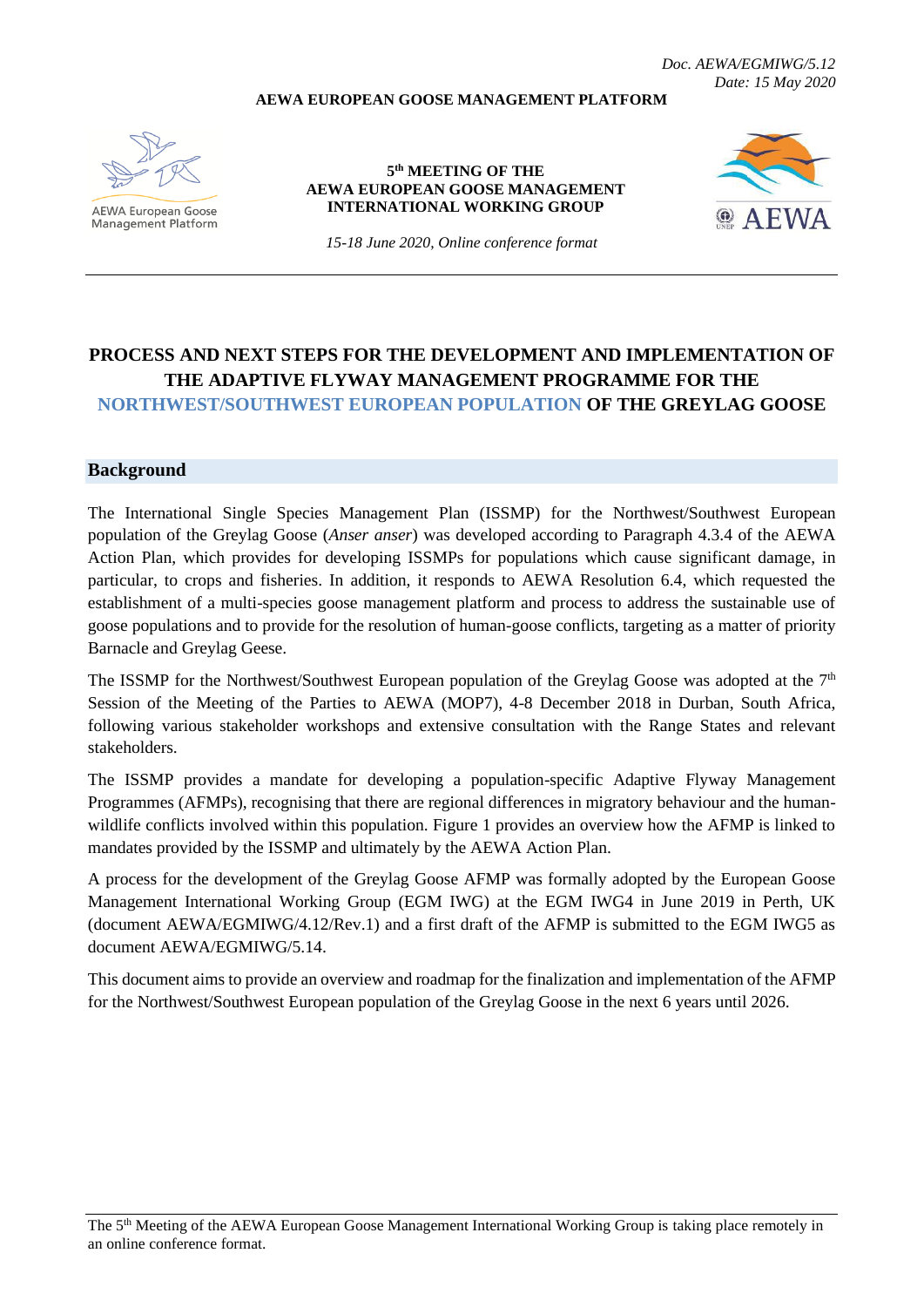

*Figure 1.* Link between Adaptive Flyway Management Programme (AFMP) and mandates by the AEWA International Single Species Management Plan (ISSMP) and the AEWA Action Plan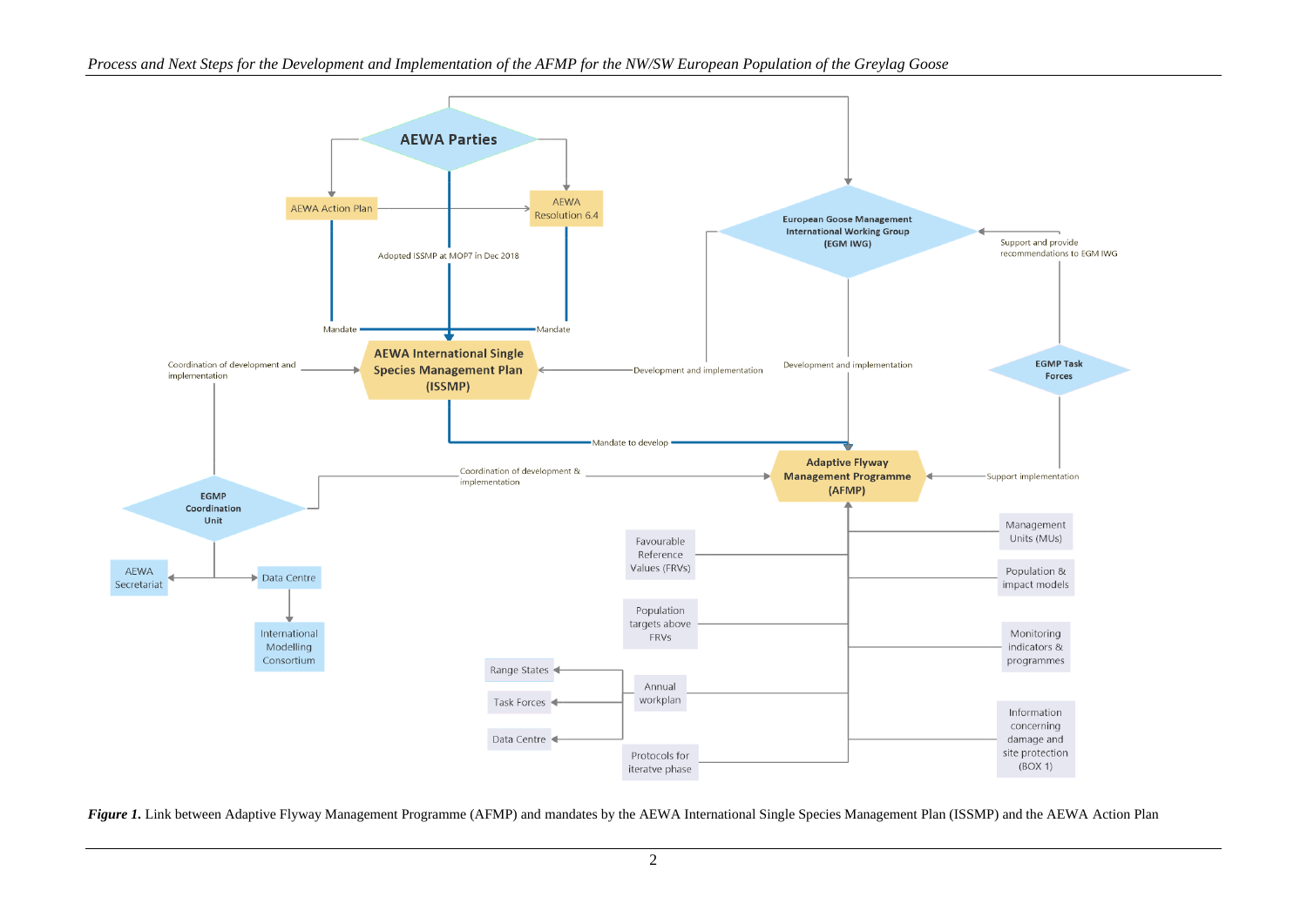*Process and Next Steps for the Development and Implementation of the AFMP for the NW/SW European Population of the Greylag Goose*

#### **Next Steps and Timeline**

The finalization and implementation of the AFMP requires a number of steps that are highly dependent on the timely availability of funding and human resources, to provide for a transparent management process informed by robust science.

Following the approval of the structure of the AFMP at EGM IWG4 in 2019, the development of the main body and its Annexes was initiated. At EGM IWG5, a first draft AFMP is submitted to the EGM IWG for approval (document AEWA/EGMIWG/5.14), pending the sections that are still under development until EGM IWG6 in June 2021 (see Table 1 below).

The timeline shown in Table 2 provides an overview of the envisaged process starting from the EGM IWG4 in June 2019 up until 2026, in which various elements of the AFMP can realistically be developed and delivered subject to the availability of resources.

The specific steps and the requirements at each state are described in detail in the AFMP itself (document AEWA/EGMIWG/5.14). Moreover, the detailed data needs for the dynamic management of the population are outlined in Chapters 4 and 5, as well as Annex 5 of the AFMP for the Greylag Goose (document AEWA/EGMIWG/5.14).

It is key to recognise that the population cannot be managed appropriately, let alone at the MU-level, based on the results of the Info-Gap analysis and this approach should be used only temporarily for a short period of time (it will be ceased in 2023) while securing the preconditions for the transition to dynamic management. The steps required for this transition to dynamic management at MU-level as of 2023 are highlighted in "red" in Table 2. A crucial element of the MU-level management is the availability of annual estimates of the national breeding numbers. Two alternative methods are proposed in Chapter 5 of the AFMP. In Table 2 of this document, Option A is marked with "green" background and Option B with "blue" one.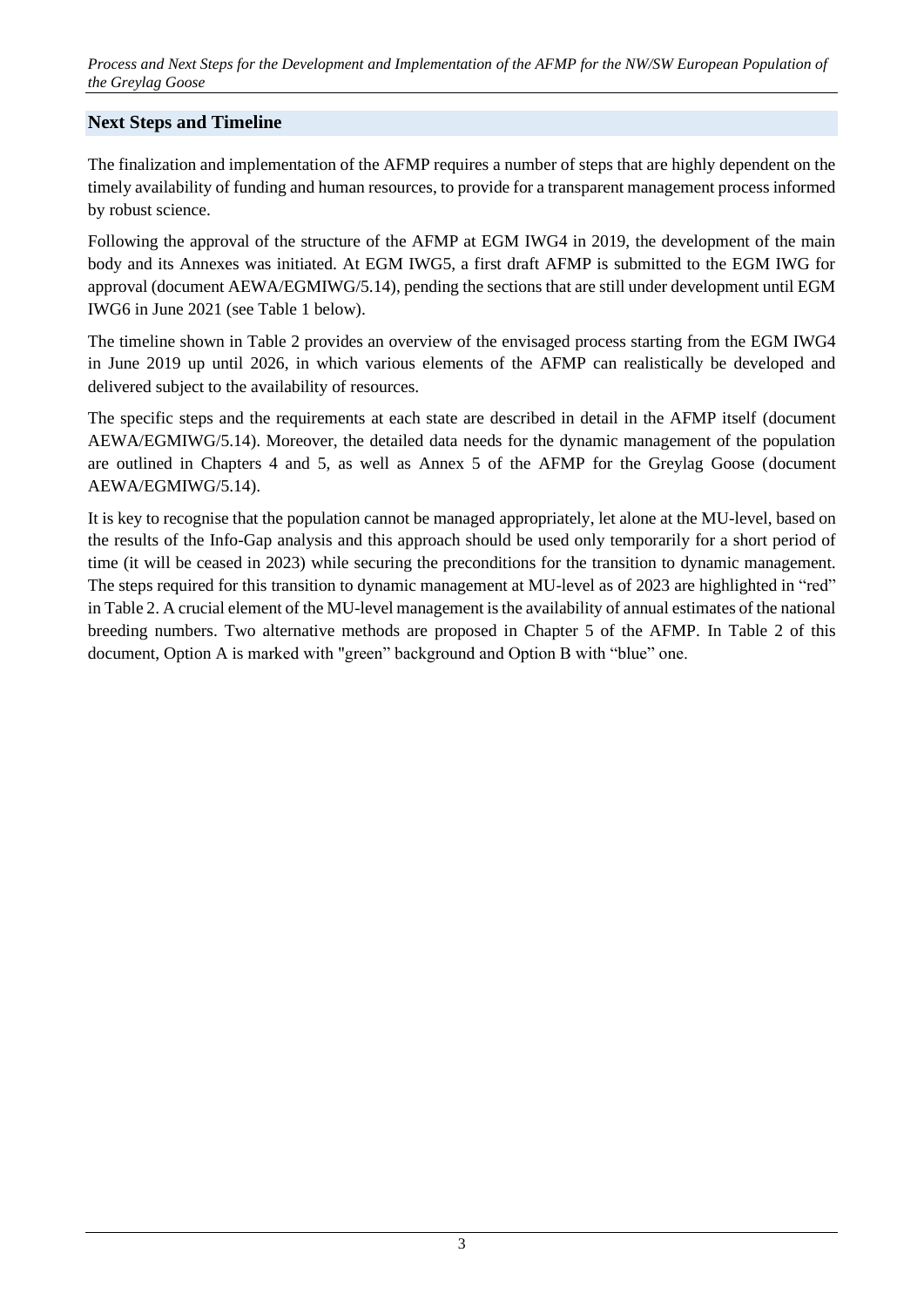*Table 1.* Overview of the AFMP sections remaining to be developed, including timeline, lead and resources required (and secured).

| <b>AFMP</b> sections under<br>development                                                                                                                                                                                                                | <b>Timeline</b>                             | Lead                                                                   | <b>Resources required</b>                                                        |  |
|----------------------------------------------------------------------------------------------------------------------------------------------------------------------------------------------------------------------------------------------------------|---------------------------------------------|------------------------------------------------------------------------|----------------------------------------------------------------------------------|--|
| Compilation and updating of<br>the AFMP                                                                                                                                                                                                                  | June 2020 (First<br>Draft)                  | <b>EGMP</b> Consultant                                                 | Costs covered by core budget of<br>the EGMP Secretariat                          |  |
| Update FRR for the<br>$\bullet$<br>breeding season using<br>the Range Method<br>Set FRR for the non-<br>breeding season using<br>the Range Method<br>Provide assessment of<br>extent and quality of<br>habitat<br>Provide FRP for the<br>breeding season | 31 December 2020                            | Range States who have not<br>provided this information yet             | n/a                                                                              |  |
| Annex 1: Annual workplans                                                                                                                                                                                                                                | By 15 June 2020<br>By 30 September<br>2020  | <b>EGMP</b> Data Centre<br><b>Range States</b><br><b>GG Task Force</b> | n/a                                                                              |  |
| Annex 2: Box 1                                                                                                                                                                                                                                           | <b>By May 2021</b>                          | <b>Agriculture Task Force</b><br><b>EGMP</b> Data Centre               | EUR 43,392 provided by Germany<br>(for Barnacle Goose and Greylag<br>Goose)      |  |
| Annex 4: Population models                                                                                                                                                                                                                               | <b>By May 2023</b>                          | <b>EGMP</b> Data Centre                                                | Not estimated yet                                                                |  |
| Annex 5: Impact models                                                                                                                                                                                                                                   | <b>By May 2022</b><br>(but pending funding) | <b>EGMP</b> Data Centre                                                | EUR 150,000 (shared between<br>Greylag Goose and Barnacle<br>Goose over 2 years) |  |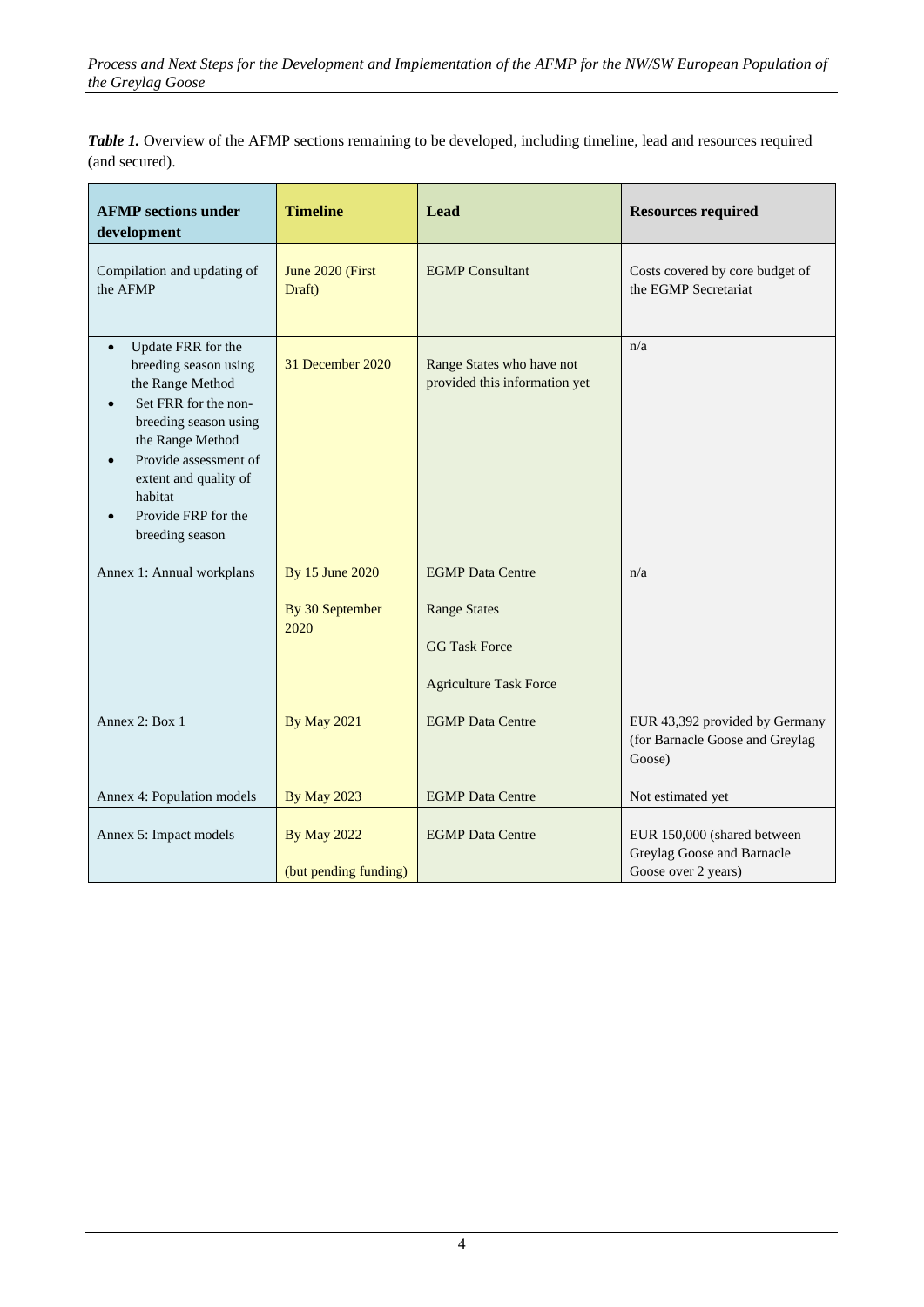*Table 2.* Overview of the next steps and timeline for the finalization and the implementation of the AFMP. The steps required for the transition to dynamic management at MU-level as of 2023 are highlighted in "red". A crucial element of the MU-level management is the availability of annual estimates of the national breeding numbers. Two alternative methods are proposed in Chapter 5 of the AFMP. In this table Option A is highlighted with a "green" background and Option B with "blue" one.

| <b>Process</b>    | <b>EGM IWG4</b>     | <b>EGM IWG5</b>            | <b>EGM IWG6</b>     | <b>EGM IWG7</b>  | <b>EGM IWG8</b>  | <b>EGM IWG9</b>  | <b>EGM IWG10</b> | <b>EGM IWG11</b> |
|-------------------|---------------------|----------------------------|---------------------|------------------|------------------|------------------|------------------|------------------|
|                   | <b>June 2019</b>    | <b>June 2020</b>           | <b>June 2021</b>    | <b>June 2022</b> | <b>June 2023</b> | <b>June 2024</b> | <b>June 2025</b> | <b>June 2026</b> |
| <b>AFMP</b>       | <b>AFMP</b> process | 1 <sup>st</sup> Draft AFMP | Review and          |                  |                  |                  |                  | Evaluation and   |
| development       | agreed              | ready for                  | adopt complete      |                  |                  |                  |                  | revision AFMP    |
|                   |                     | adoption                   | AFMP, including     |                  |                  |                  |                  |                  |
|                   |                     |                            | missing sections    |                  |                  |                  |                  |                  |
|                   | MUs agreed          | FRVs agreed                | FRVs finalised      |                  |                  |                  |                  |                  |
|                   |                     | Population                 |                     |                  |                  |                  |                  |                  |
|                   |                     | targets agreed             |                     |                  |                  |                  |                  |                  |
|                   |                     | Info-Gap-based             |                     |                  | End of Info-     |                  |                  |                  |
|                   |                     | decision making            |                     |                  | Gap-based        |                  |                  |                  |
|                   |                     | at population              |                     |                  | decision making  |                  |                  |                  |
|                   |                     | level                      |                     |                  | & start of       |                  |                  |                  |
|                   |                     | (management                |                     |                  | model-based      |                  |                  |                  |
|                   |                     | criterion and              |                     |                  | decision making  |                  |                  |                  |
|                   |                     | change of                  |                     |                  | at MU level      |                  |                  |                  |
|                   |                     | harvest rate               |                     |                  |                  |                  |                  |                  |
|                   |                     | agreed)                    |                     |                  |                  |                  |                  |                  |
|                   |                     |                            |                     | Pilot impact     | Impact model     |                  |                  |                  |
|                   |                     |                            |                     | model developed  | expanded to 2+   |                  |                  |                  |
|                   |                     |                            |                     | for one country  | countries        |                  |                  |                  |
| <b>AFMP</b>       |                     | Annual                     | Review annual       | Review annual    | Review annual    | Review annual    | Review annual    | Review annual    |
| implementation    |                     | workplans                  | workplans           | workplans        | workplans        | workplans        | workplans        | workplans        |
|                   |                     | developed                  |                     |                  |                  |                  |                  |                  |
| <b>Indicators</b> |                     | Collection of              | Collection of       | Collection of    | Collection of    | Collection of    | Collection of    | Collection of    |
|                   |                     | data for                   | data for            | data for         | data for         | data for         | data for         | data for         |
|                   |                     | indicators starts          | indicators          | indicators       | indicators       | indicators       | indicators       | indicators       |
|                   |                     |                            | <b>Baseline</b> for |                  |                  |                  | Reporting on all |                  |
|                   |                     |                            | indicator IV.1      |                  |                  |                  | indicators       |                  |
|                   |                     |                            | reported            |                  |                  |                  |                  |                  |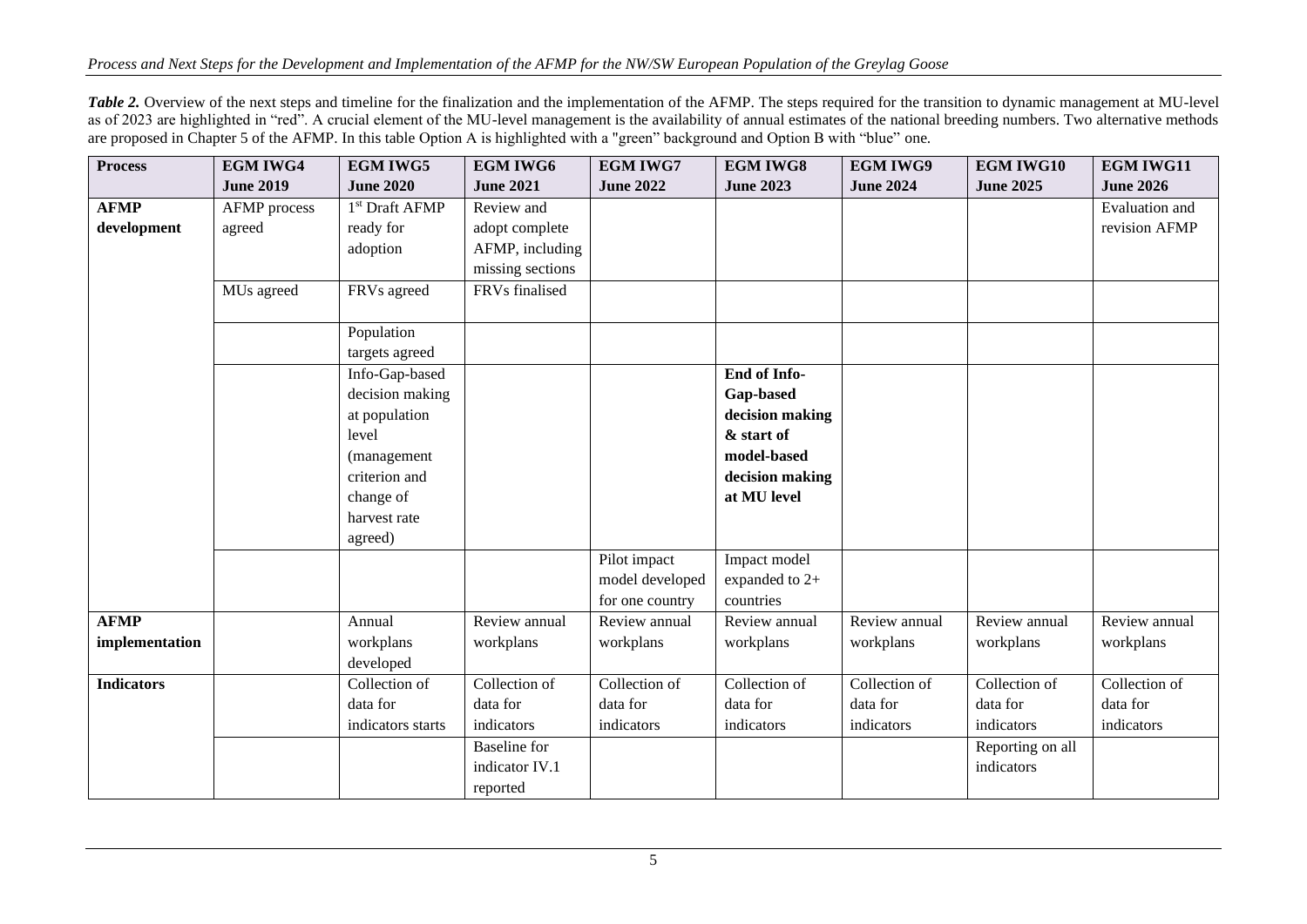*Process and Next Steps for the Development and Implementation of the AFMP for the NW/SW European Population of the Greylag Goose*

| <b>Process</b> | <b>EGM IWG4</b>  | <b>EGM IWG5</b>    | <b>EGM IWG6</b>    | <b>EGM IWG7</b>      | <b>EGM IWG8</b>  | <b>EGM IWG9</b>  | <b>EGM IWG10</b> | <b>EGM IWG11</b> |
|----------------|------------------|--------------------|--------------------|----------------------|------------------|------------------|------------------|------------------|
|                | <b>June 2019</b> | <b>June 2020</b>   | <b>June 2021</b>   | <b>June 2022</b>     | <b>June 2023</b> | <b>June 2024</b> | <b>June 2025</b> | <b>June 2026</b> |
| <b>Harvest</b> |                  |                    |                    | <b>Evaluation of</b> |                  |                  |                  |                  |
| management     |                  |                    |                    | bias in offtake      |                  |                  |                  |                  |
|                |                  |                    |                    | completed            |                  |                  |                  |                  |
|                |                  |                    |                    | Systematic           |                  |                  |                  |                  |
|                |                  |                    |                    | monitoring in        |                  |                  |                  |                  |
|                |                  |                    |                    | place                |                  |                  |                  |                  |
|                |                  |                    | Harvest            | Harvest              | Harvest          | Harvest          | Harvest          | Harvest          |
|                |                  |                    | assessment at      | assessment at        | assessment at    | assessment at    | assessment at    | assessment at    |
|                |                  |                    | population level   | population level     | MU level         | MU level         | MU level         | MU level         |
|                |                  | Mid-winter         | Mid-winter         | Mid-winter           | Mid-winter       | Mid-winter       | Mid-winter       | Mid-winter       |
|                |                  | counts             | counts             | counts               | counts           | counts           | counts           | counts           |
|                |                  | July counts        | <b>July counts</b> | July counts          | July counts      | July counts      | July counts      | July counts      |
|                |                  | <b>Common Bird</b> | <b>Common Bird</b> | <b>Common Bird</b>   | Common Bird      | Common Bird      | Common Bird      | Common Bird      |
|                |                  | Monitoring         | Monitoring         | Monitoring           | Monitoring       | Monitoring       | Monitoring       | Monitoring       |
|                |                  |                    |                    |                      |                  |                  |                  |                  |
|                |                  |                    | <b>Breeding</b>    |                      |                  | <b>Breeding</b>  |                  |                  |
|                |                  |                    | population         |                      |                  | population       |                  |                  |
|                |                  |                    | survey             |                      |                  | survey           |                  |                  |
|                |                  | Collection of      | Collection of      | Collection of        | Collection of    | Collection of    | Collection of    | Collection of    |
|                |                  | offtake data       | offtake data       | offtake data         | offtake data     | offtake data     | offtake data     | offtake data     |
|                |                  | Crippling rate     | Crippling rate     | Crippling rate       | Crippling rate   | Crippling rate   | Crippling rate   | Crippling rate   |
|                |                  | monitoring         | monitoring         | monitoring           | monitoring       | monitoring       | monitoring       | monitoring       |
|                |                  |                    |                    |                      |                  |                  |                  |                  |